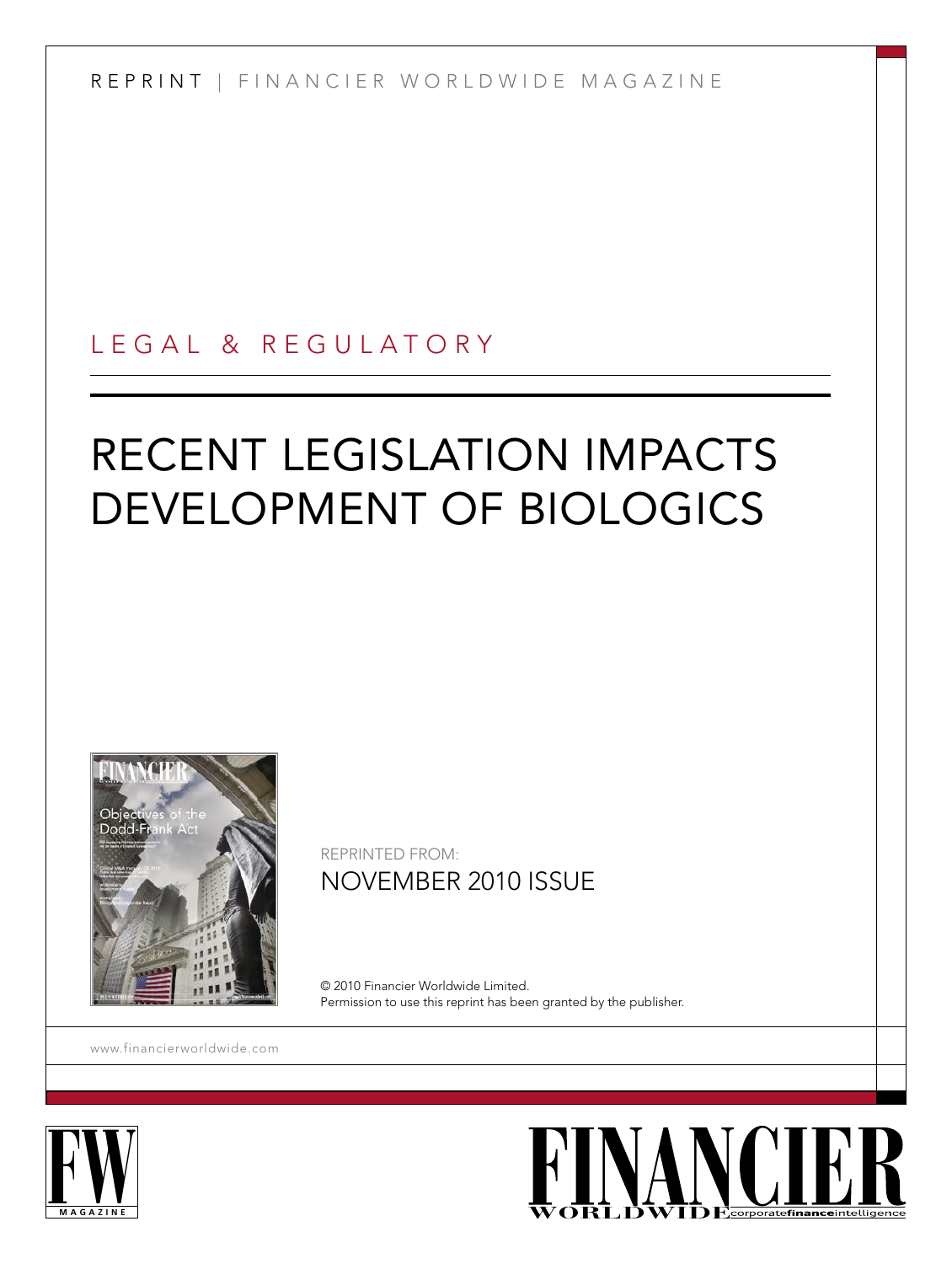

## L E G A L & R E G U L A T O R Y

### **I N T E L L E C T UA L P R O P E R T Y L I T I G AT I O N**

## Recent legislation impacts development of biologics | BY HA KUNG WONG AND VISHAL C. GUPTA

Recent biologics legislation in response to the increasing prevalence<br>
Sof biologic products on the market highlights the importance of such products and has changed the legal and regulatory landscape with respect to biologic products. With these changes arise numerous considerations for biologics businesses and investors alike. Those considerations can affect a company's decision, among other things, to pursue development of novel biologic products as opposed to biosimilar products.

#### **Biologic exclusivity**

One of the most important effects of the new legislation pertains to exclusivities associated with types of biologic products. Under the new legislation, there are three categories of biologics: novel biologics, biosimilar products and interchangeable biosimilar products. Interchangeable biosimilar products can be switched with the reference product without the prescriber's consent at a pharmacy, while biosimilars without interchangeable status cannot be switched absent prescriber's consent. A novel biologic can receive 12 years of marketing exclusivity upon Food and Drug Administration (FDA) approval of its biologic licence application (BLA). 42 U.S.C. § 262(k)(7)(A). An applicant for a biosimilar product ('subsection (k) applicant') to a reference product sponsor (RPS, a novel biologic with an approved BLA) that is first to achieve an 'interchangeable' status from the FDA, will receive a maximum of one year of biosimilar marketing exclusivity. See 42 U.S.C. § 262(k)(6). All other biosimilars do not receive marketing exclusivity. *Id.* Thus, in order to obtain biosimilar exclusivity, those involved in biosimilar development will be driven to receive the first determination of interchangeability, which is not necessarily dependent on who files a subsection (k) application with the FDA first.

#### **Current standards for biosimilar approval**

In order for a novel biologic to obtain BLA approval, extensive analytical and clinical trial data must be presented to the FDA. Though it might be assumed that less testing is required for biosimilar approval similar to what is required for generic small molecule products, the recent legislation is not clear regarding what type of testing will be re-

**REPRINT | FW November 2010 | www.financierworldwide.com**

quired. *See* Thomas Gyrta, 'Biosimilar Development Progresses, Without FDA Guidelines', Wall Street Journal (Aug. 16, 2010). A 'biosimilar' is statutorily defined as a biologic product that "is highly similar to the reference product" and has "no clinically meaningful differences between the biological product and the reference product in terms of safety, purity and potency of the product". 42 U.S.C. § 262(i)(2). But the above language does not describe what degree of similarity is required to satisfy the 'highly similar' standard and how 'clinically meaningful' is defined. Statutory language regarding the testing required is similarly unclear.

Further, to show biosimilarity, "analytical studies demonstrating that the biological product is highly similar to the reference product not withstanding minor differences in clinically inactive compounds" are called for. §  $262(k)(2)(A)(i)(I)$ . What the FDA will consider 'minor differences' and what sort of analytical studies the FDA will require, among a multitude of options varying in time and cost expenditures, is currently unknown.

Also required to show biosimilarity are "a clinical study or studies… that are sufficient to demonstrate safety, purity and potency". 42 U.S.C. § 262(k)(2)(A)(i)(I). Again without further guidance or statutory provisions, it remains unclear what clinical studies will be required by the FDA. Adding further ambiguity to these provisions is that the FDA can waive any of the aforementioned biosimilar requirements in its discretion. 42 U.S.C. §  $262(k)(2)(A)(ii)$ . In what scenarios such requirements will be waived is uncertain.

nating or switching between use of the biological product and the ref-  $\rightarrow$ To show interchangeability, a biological product must be biosimilar to the reference product and must be expected "to produce the same clinical result as the reference product in any given patient". 42 U.S.C. §  $262(k)(4)(A)$ -(B). Many other questions arise here. What clinical testing is expected? What degree of similarity must be shown between clinical results? How many patients must be studied? Can any requirements be met by in vitro testing? Moreover, for those products "given more than once to an individual" another interchangeability requirement is that "the risk in terms of safety or diminished efficacy of alter-